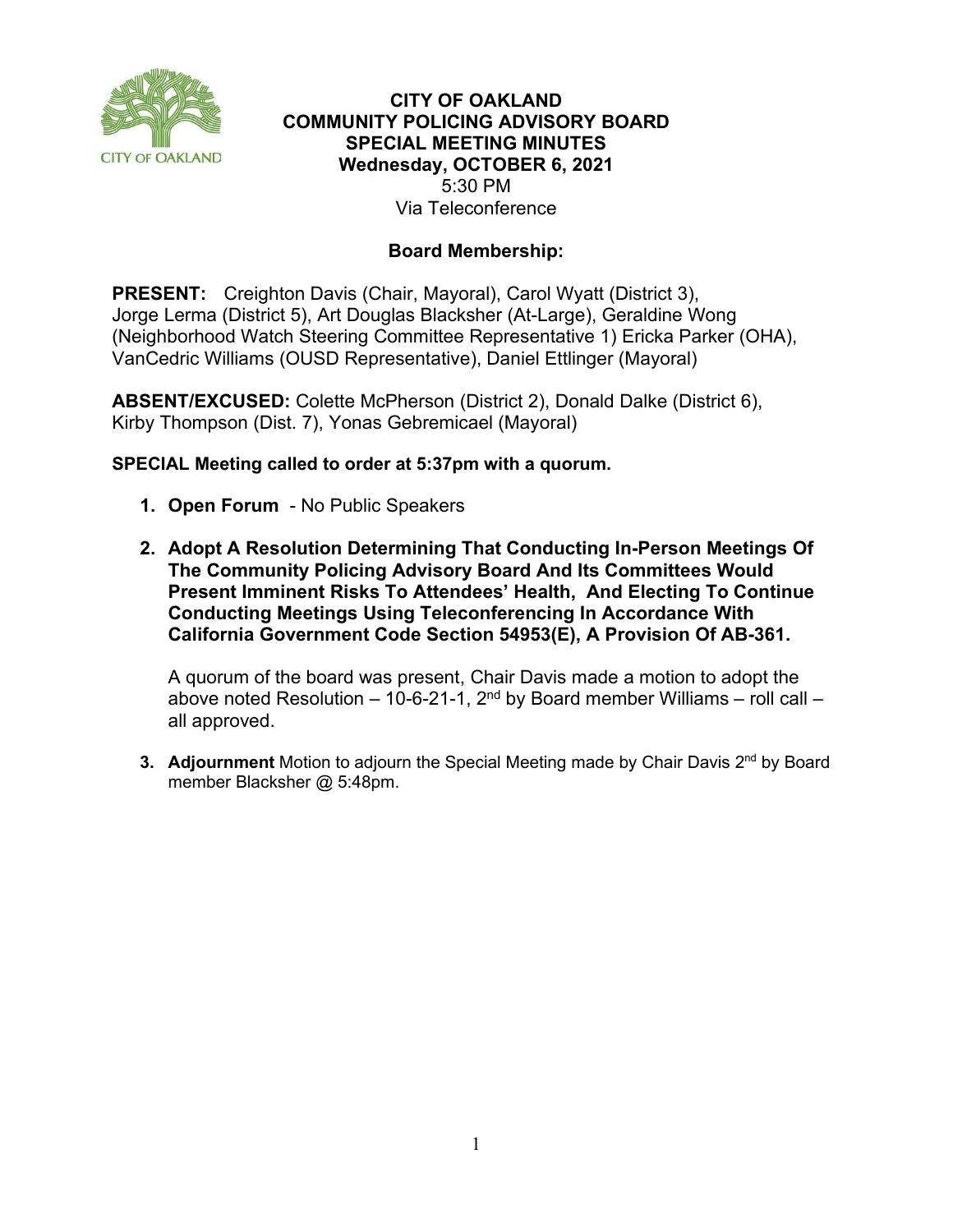# **CITY OF OAKLAND COMMUNITY POLICING ADVISORY BOARD DRAFT REGULAR MEETING MINUTES Wednesday, October 6, 2021** 6:00 PM Via Teleconference

### **Board Membership:**

**PRESENT:** Creighton Davis (Chair, Mayoral), Carol Wyatt (District 3), Jorge Lerma (District 5), Geraldine Wong (Neighborhood Watch Steering Committee Representative 1), Ericka Parker (OHA), Daniel Ettlinger (Mayoral)

**ABSENT/EXCUSED:** Colette McPherson (District 2), Donald Dalke (District 6), Kirby Thompson (Dist. 7), Art Douglas Blacksher (At-Large), Yonas Gebremicael (Mayoral), VanCedric Williams (OUSD Representative),

#### **REGULAR Meeting called to order at 6:02pm without a quorum**

**1. Open Forum –** no Public Speakers

# **2. OPD Report and Updates -**

D.C. Bolton reviewed submitted report

Discussion on a Community Walkthrough trial program.

1 Public Speaker – A. Olugbala

# **3. NSC Updates**

Supervisor Verdin reviewed submitted report – she also provided an overview of the NCPC submitted budgets and NSC staffing.

*Quorum Update 6:57pm – No Quorum met*

Discussion held on the Police Commissions Ad-Hoc Committee on Community Policing and a rewrite of the CPAB Resolution with Director DeVries.

#### **4. OUSD Updates**

No Report provided

*Quorum Update 7:10pm – No Quorum met*

#### **5. Ad-Hoc Committee Updates –**

Chair Davis provided an overview of the Ad-Hoc Committee on NCPC Training – to Increase Community Engagement and Supports Neighborhood Empowerment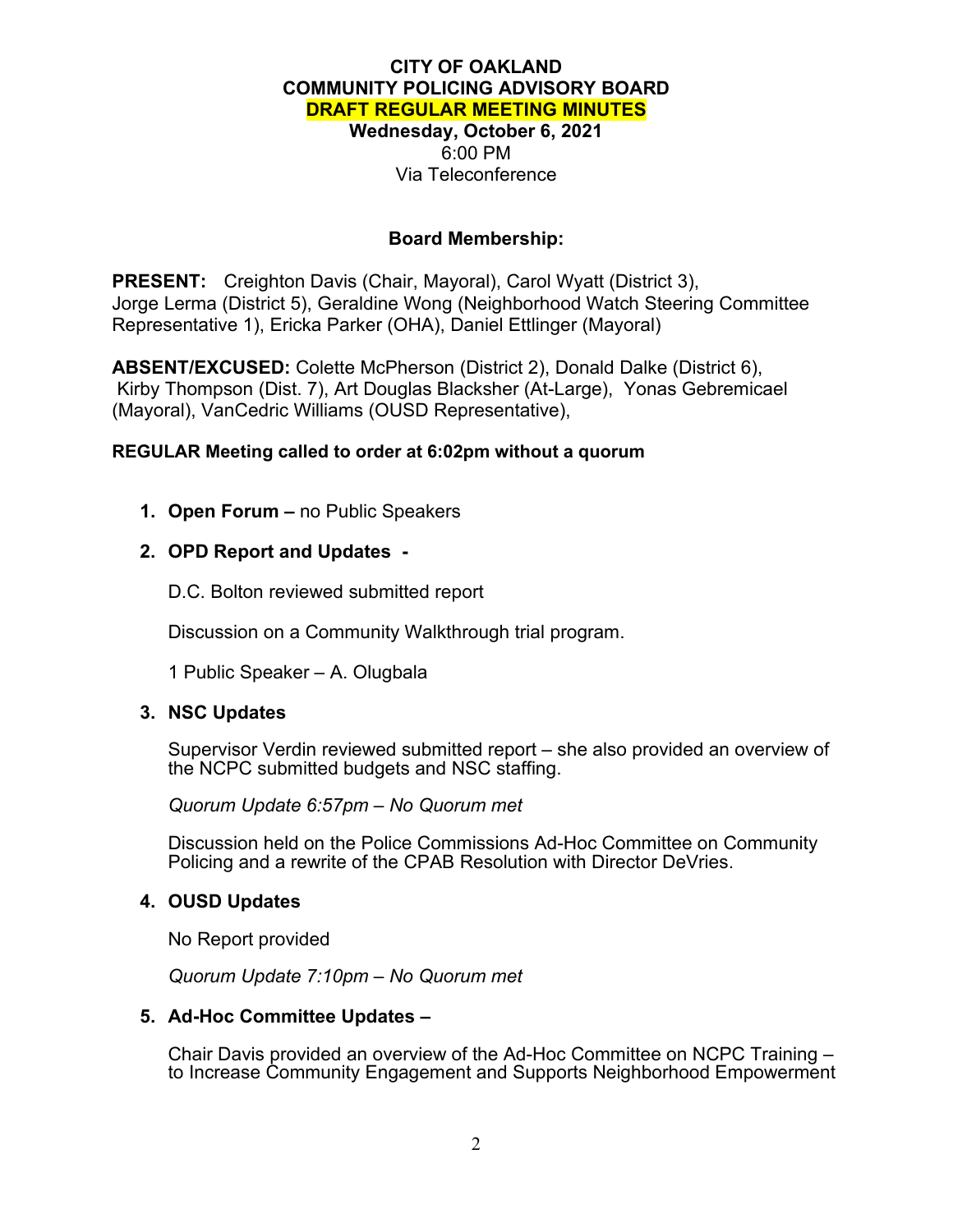# **CITY OF OAKLAND COMMUNITY POLICING ADVISORY BOARD DRAFT REGULAR MEETING MINUTES Wednesday, October 6, 2021** 6:00 PM Via Teleconference

Board member Wong provided an update on the Re-Certification Committee – will develop a procedure – will not be a blanket process.

*Quorum Update 7:25pm – No Quorum met*

#### *Quorum Update 7:27pm – Quorum met* **Roll Call**

**PRESENT:** Creighton Davis (Chair, Mayoral), Carol Wyatt (District 3), Jorge Lerma (District 5), Art Douglas Blacksher (At-Large), Geraldine Wong (Neighborhood Watch Steering Committee Representative 1), Ericka Parker (OHA), Daniel Ettlinger (Mayoral) VanCedric Williams (OUSD Representative),

**ABSENT/EXCUSED:** Colette McPherson (District 2), Donald Dalke (District 6), Kirby Thompson (Dist. 7), Yonas Gebremicael (Mayoral)

#### **6. Vice Chair Election** –

Board Member Ettlinger was nominated at the September 1, 2021 meeting – (audio not clear for Board Member Lerma). Chair Davis noted that BM Lerma thanked BM Williams for his service at the emergency situation near a local school.

Chair Davis asked if there was a 2nd of BM Ettlinger nomination at the 9-1-21 meeting, staff read the minutes from the 9-1-21 meeting. Nominated by BM Williams, 2<sup>nd</sup> by BM Parker.

Vote by Roll Call – Wyatt, Blacksher, Lerma, Wong, Parker, Williams, Davis, Ettlinger.

Motion Passes to elect Daniel Ettlinger as Vice Chair with a quorum of members present.

#### **7. Approval of DRAFT Meeting Minutes –**

**June 2, 2021 –** Ettlinger motions to approve, 2<sup>nd</sup> Blacksher, all approved **July 7, 2021 -** Davis motions to approve, 2nd Williams, all approved**. September 1, 2021 –** Davis motions to approve, 2nd by Williams, all approved

#### **8. Board Member Open Forum, Open Discussion of Community Issues and Agenda Building –**

Newly elected Vice Chair Ettlinger spoke on the issue of gun violence in Oakland and that the work of the CPAB and other Boards to make Oakland better is important.